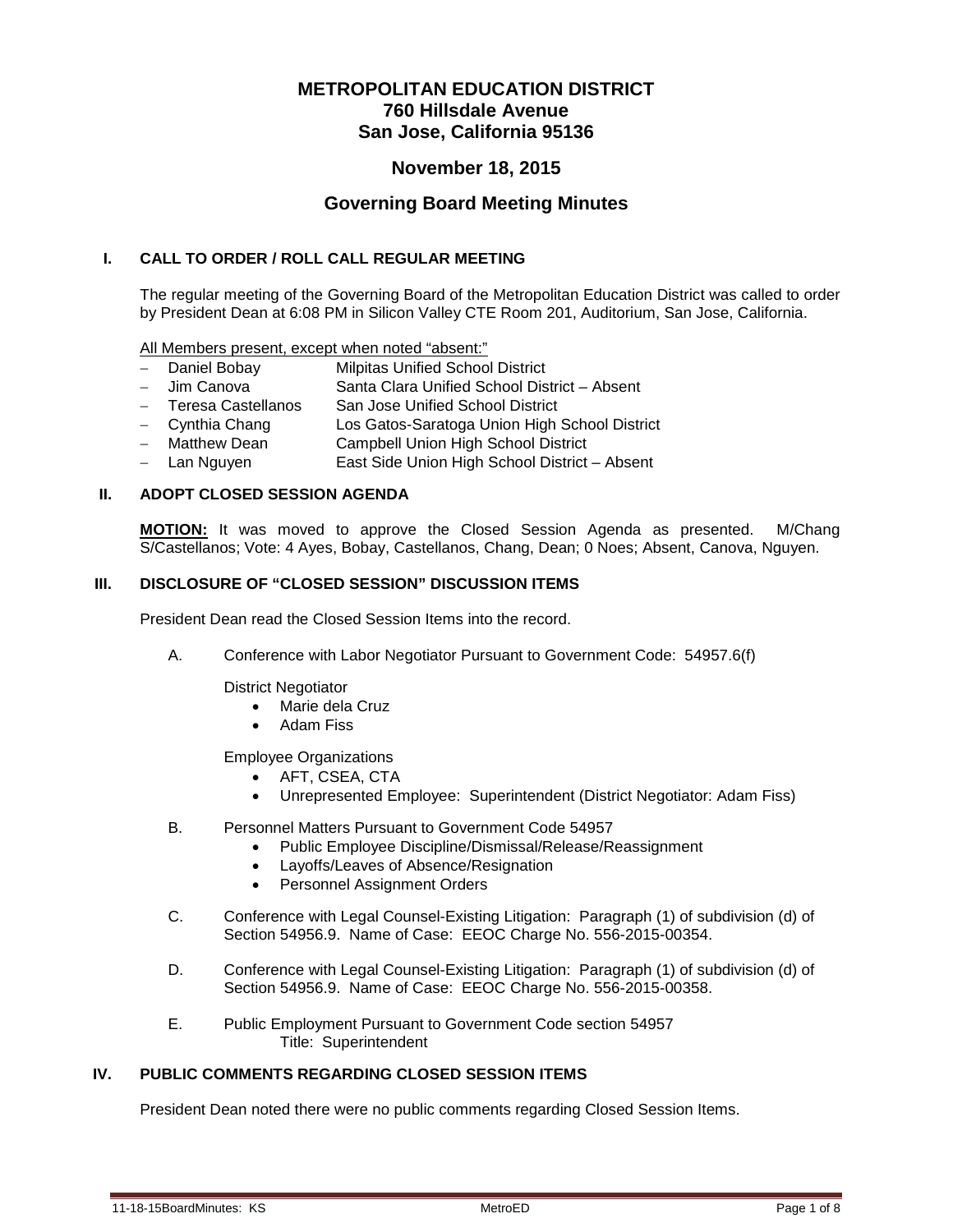## **V. ADJOURN TO CLOSED SESSION**

President Dean adjourned the regular Governing Board Meeting to Closed Session at 6:12 PM. Closed Session was held in SVCTE Room 819.

#### **VI. CALL TO ORDER/REGULAR MEETING Reconvene from Closed Session**

The regular meeting of the Governing Board of the Metropolitan Education District was called to order by President Dean at 7:10 PM in SVCTE's Auditorium, Room 201, San Jose, California.

All Members present, except when noted "Absent:"

- Daniel Bobay Milpitas Unified School District
- − Jim Canova Santa Clara Unified School District
- − Teresa Castellanos San Jose Unified School District
- − Cynthia Chang Los Gatos-Saratoga Union High School District
- − Matthew Dean Campbell Union High School District
- − Lan Nguyen East Side Union High School District

#### **VII. REPORT OF CLOSED SESSION ACTIONS**

President Dean reported that the Governing Board took no action in Closed Session.

## **VIII. PLEDGE OF ALLEGIANCE**

The Pledge of Allegiance was led by President Dean and adult SVCTE Precision Machining student, Christian Buenconsejo.

### **IX. ADOPT AGENDA**

**MOTION:** It was moved to approve the agenda as presented. M/Chang S/Castellanos; Vote: 6 Ayes, Bobay, Canova, Castellanos, Chang, Dean, Nguyen; 0 Noes

## **X. RECOGNITIONS**

President Dean asked Superintendent Lynch if there were any Recognitions for this meeting, and she said there were none.

#### **XI. PUBLIC COMMENTS**

President Dean noted AFT Co-Presidents Kathy Jasper and Valerie Kiadeh will address the Board regarding subjects not on the agenda.

AFT Co-President Kathy Jasper acknowledged that the 3% off the schedule was ratified by their bargaining unit. Ms. Jasper said she and Ms. Kiadeh are members of a consortium, which spent two years on a planning grant. Seventy teachers were involved in the consortium, and Ms. Jasper and Ms. Kiadeh represented MetroED and served on behalf of our organization. The consortium worked for 30 hours collaborating with nine schools and other organizations on how to articulate programs and make smooth transitions between community colleges and careers. As part of the consortium process, a public meeting was conducted on October 26 in which the public was informed of how the award of \$4.5M would be divided. Ms. Jasper thanked Member Castellanos for attending the public meeting and for supporting Adult Education. Ms. Jasper distributed information to the Board, which detailed the allocation and plans for the funds. She said Los Gatos-Saratoga Joint UHSD was the only district without representation in the consortium because their Adult Education operated through the Recreation Department. Ms. Jasper said Principal Curd made a very strong case for the consortium. She also said in the past 10 years she has served as AFT President, this is the first year that there is conversation about building a program to serve more adult students and to improve the Adult Education programs.

AFT Co-President Valerie Kiadeh shared good news regarding SVAE going through a WASC review this year. She said SVAE is conducting collaborative meetings more than once a month. She also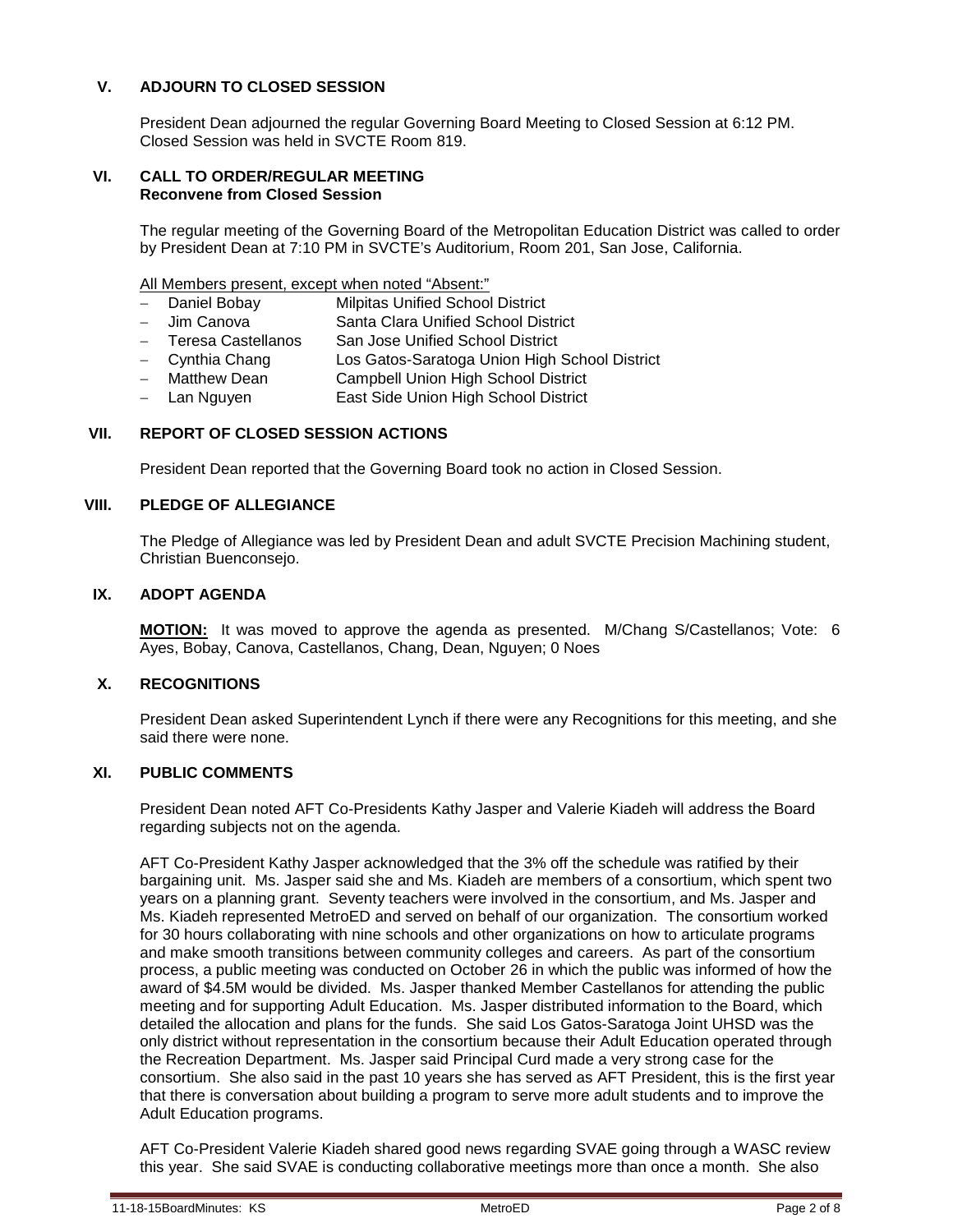said this is the best collaborative effort she has seen at SVAE, and many of the teachers are more unified. Ms. Kiadeh said she is the Focus Study Leader, and there are four Self-Study groups.

Board Clerk Chang said she is happy to be back, and she is happier to hear all the great news. She said these reports are setting the tone for future Board Meetings.

#### **XII. STUDENT REPORTS**

A. Silicon Valley Adult Education (SVAE) student

Principal Gloria Curd introduced SVAE student Guadalupe Gutierrez Jimenez; she is enrolled in the Adult High School Diploma program. Five years ago she dropped out of high school because she thought the job she had at the time was enough to earn a living. Later in life, she got married and gave birth to her daughter. She realized she needed to earn more income to support her family. She was not able to get hired for any new job she applied for because she did not meet the requirement of having a high school diploma or recognized equivalent. Four more years had elapsed, and she returned to school. It is a big challenge for her because she is going to school full time, working full time, and she is caring for her family. Her schedule has been adversely affected as well. She wakes up much earlier in the morning to take her daughter to day care and to arrive on time at work. She picks up her daughter after work and completes chores at home. When her husband arrives home from work, she attends night school at SVAE. Although she is experiencing this tremendous challenge at this point in her life, and it is taking much longer for her to complete her studies, she realizes it is temporary, and she was given a second chance, thanks to SVAE. She is especially grateful to SVAE Instructors Sam Ajam and Yvonne Washington, and their Instructional Aides, Marita Baker and Gerard Truong because they helped her accomplish her goals. The staff has encouraged her to continue her education. Mrs. Jimenez plans to attend community college, and then transfer to a four-year college to earn a degree.

President Dean congratulated Mrs. Jimenez for being able to accomplish her goals and wished her continued success.

Member Canova said the Board is very proud of her and her ability to overcome her adversities.

Member Castellanos thanked her for reminding everyone that there are always second chances, and education always transforms lives. She also said she is a role model for her daughter, and this is very important.

B. Silicon Valley Career Technical Education (SVCTE) student

President Dean noted there was no Student Report from SVCTE.

## **XI. SILICON VALLEY CTE FEATURED PROGRAM**

#### A. Precision Machining

Because John Betts, Precision Machining Teacher was unable to attend the Governing Board Meeting, his colleague, Alice Rodriguez, Office Administrative Assistant Teacher, introduced his students to the Governing Board. Tom Woodrum and Christian Buenconsejo are both adult students, and they will be completing their first year in Precision Machining in December. Mr. Woodrum graduated from Leland High School. Mr. Buenconsejo graduated from Milpitas High School and is attending West Valley College. The students presented a slideshow about Precision Machining and passed out examples of their work for the Board to examine tactilely. A machinist is one who shapes and cuts materials to predetermined specifications to blue prints or Computer Aided Design (CAD) using metal or plastics. The machinist uses machine tools and drive-cutting tools. Machinists make components for, but are not limited to, electronics, textiles, aerospace, medical devices, transportation, and agriculture. The students reported that Mr. Betts is working on several things for the program and his students: internships with partner companies such as FM Industries, Inc. and Tru-Tech; getting industry certification for his students with the National Institute for Metalworking Skills; and field trips to Tru-Tech, FM Industries, and MDR. The students are able to receive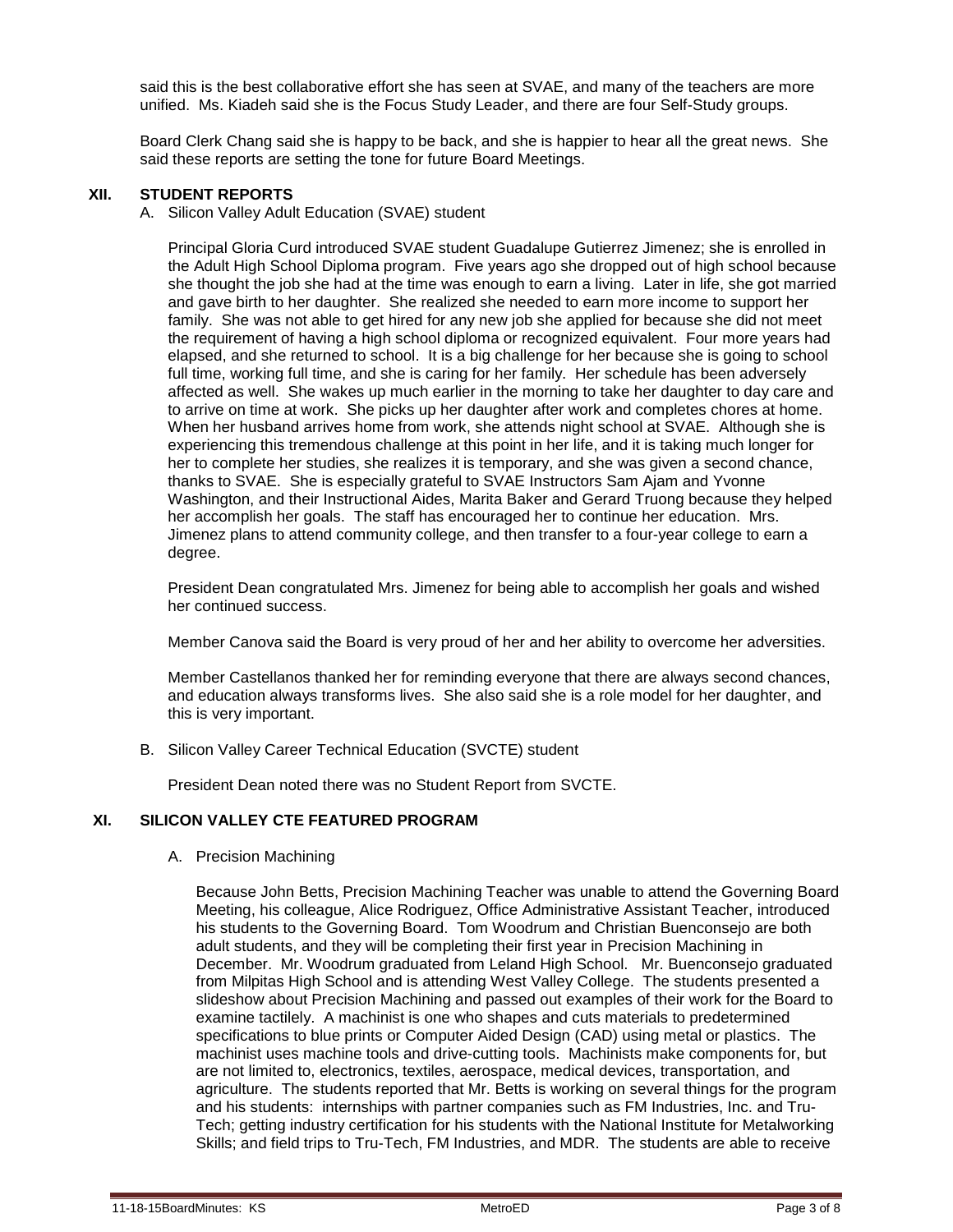college credit at De Anza College because of an articulation agreement in place. The students designed and created models from 3D printers.

Mr. Woodrum and Mr. Buenconsejo informed the Board of how they became interested in Precision Machining. Mr. Woodrum said he had worked at many different jobs. Those jobs and his hobbies helped him realize that a machinist created many of the products he admired and enjoyed. He said being raised in a family of craftsmen fostered his interest in creating things and determining how these work. His imagination drew inspiration from his experiences. He said in the short time he has worked with Mr. Betts, he acquired so much knowledge by leaps and bounds and is now able to work on difficult projects on complex machines. He learned so much about himself and has a new career path. Mr. Buenconsejo said he enrolled in this program because he knew it was his first step to obtaining his ideal dream job. He is currently studying Robotics Engineering at West Valley College, and he said obtaining his certificate in SVCTE's Precision Machining program sets him apart from the other college students because he will have more experience than them. He also said he and Mr. Woodrum share a passion for creativity. He said before an object is created, one must think critically how to create it, determine different approaches, troubleshoot, and learn while experiencing the process. This aspect motivates him.

Member Canova complimented both students by telling them they are excellent presenters. He is very impressed with them and included they are in a very exciting career. The other Board Members offered feedback with similar compliments.

## **XII. EXECUTIVE REPORT / ADMINISTRATIVE REPORTS**

#### **1. SVAE Principal Gloria Curd**

Principal Curd provided fliers and reported out on the SBAE Consortium, AB104 Outcomes, and the Annual Template. The SBAE Consortium has an emerging model of universal pathways linking Adult Education and Community Colleges. The principle is there are multiple points of entry to the path of a better career, and there is "No Wrong Door." The AB104 Outcomes showed what adults whom were served by members of the consortium were able to demonstrate: improved literacy skills; completion of high school diplomas or their recognized equivalents; completion of postsecondary certificates, degrees, or training programs; placement into jobs; and improved wages. The Annual Template illustrated through a table how the \$1.5M will be distributed.

Principle Curd also reported that SVAE will be conducting a two-year WASC Self-Study. The WASC visiting committee will be with SVAE from April 24-27, 2016. The Chair of the WASC Visiting Committee is Joyce Ludi.

Member Castellanos offered assistance for the WASC Self-Study because this is the area she represents. She said she can help with making connections and networking in the downtown area of San Jose. She also said the State of California has allowed for 200 professional certifications. These certifications will help the undocumented citizens.

Superintendent Lynch added that the consortium is working on an immigration pathway, which will fill the niche in those discussions.

#### **2. SVCTE Principal Sharon Brown**

Principal Brown gave kudos and accolades to SVCTE teacher John Betts. He worked with Xilinx in the STEM Academies last spring and summer. He is continuing to work with Xilinx to develop curriculum for the STEAM Academy for next summer. He also attended the STEAM Conference in Anaheim. This weekend, he will be attending a CTE conference. She said Mr. Betts also helped to get Precision Machining approved for UC "a-g," which will attract more students. He will collaborate with Principal Brown to rename the program because UC "a-g" includes Engineering Machining, and they will be building pathways with interested member districts. They will develop the course for AM and PM enrollment.

At the Counselors Meeting, SVCTE launched their 2016-2017 Advisor's Handbook, which was updated to look like their college handbooks. This will be available to counselors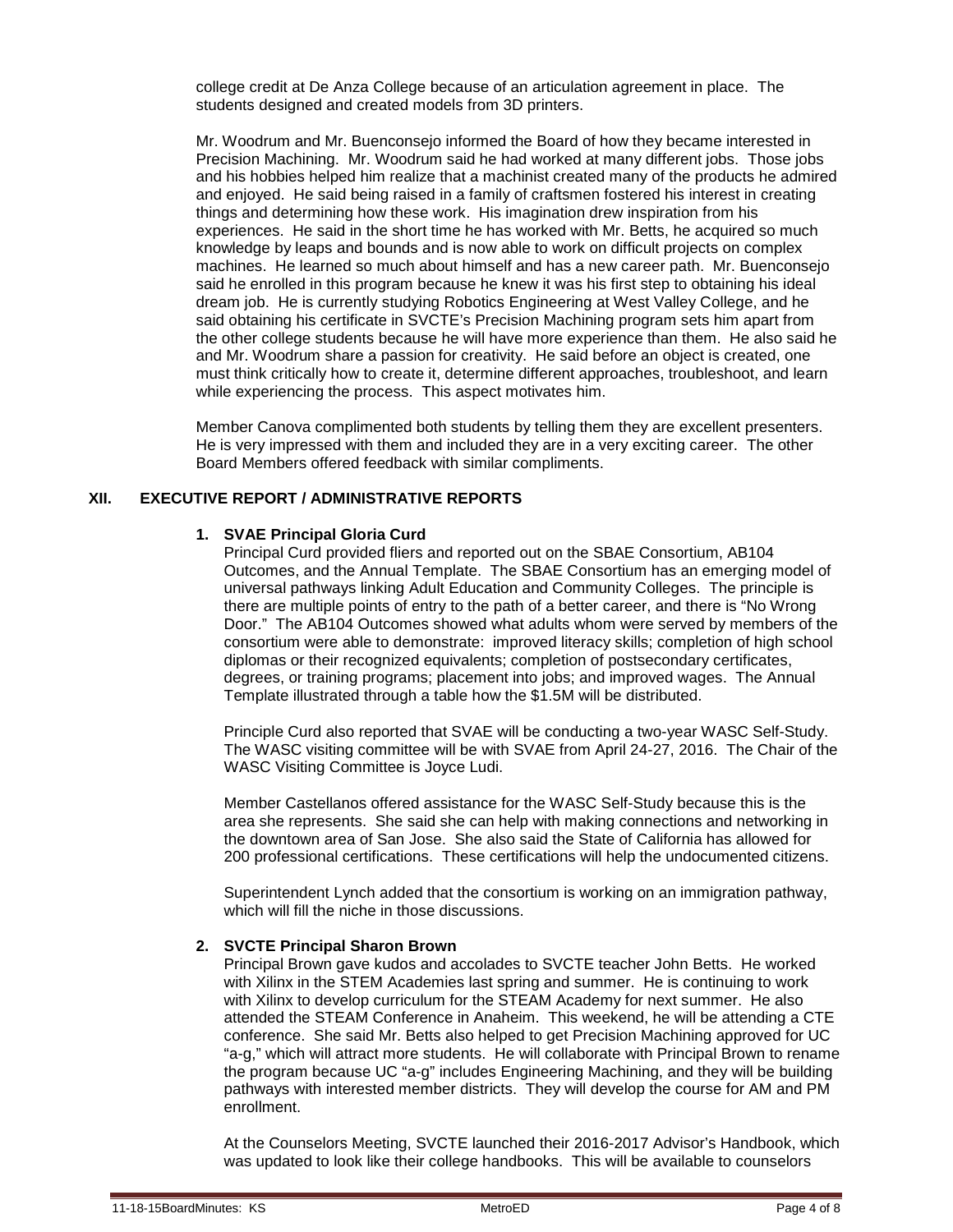next fall. It is filled with information about SVCTE, courses, policies, and procedures, to name a few. She offered to make additional copies available to the Board and their fellow Trustees at their districts.

She is very proud that SVCTE teachers and students of Construction, Electrical, and HVAC programs have launched their first community project at 700 Northrup Street. The staff and students are refurbishing a house. This project was opened up school wide and on November 7 and 14, over 50 students and a number of staff from different SVCTE programs collaboratively worked on the house. She invited the Board to visit the site to view its progress. At the completion of the project, there will be a presentation of the overall project.

#### Regarding the 2016-2017 Advisor's Handbook:

President Dean suggested making the handbook available online with a searchable format. He also said if the handbook was available online, the districts could print the handbooks on their own.

Member Castellanos requested four more copies of the handbook for her Board of Trustees. She said it provides a clear picture and captures the depth of SVCTE's programs.

Vice President Nguyen said the handbook is a great marketing tool.

Regarding the 700 Northrup Street Community Project: President Dean was impressed with this great hands-on project. He said the students will have great memories of this experience, and they have developed lifelong skills.

#### **3. CBO Marie dela Cruz**

CBO dela Cruz said we finally received the info on the CTE Incentive Grant, which was released on October 27. She and Superintendent Lynch attended the first information seminar in Clovis on October 23. She said they had also participated in a webinar on November 2, which helped to answer questions and provide clarification. The CTE grant has made \$900M available for three years. It is a six-year program cycle, which begins January 2016 and ends June 30, 2022. The way this program works: MetroED will match the state funds for the first three years, and we are expected to sustain it 100% for years four, five, and six. The state's match diminishes over the three-year period; the funds go down to zero in years four, five, and six. CBO dela Cruz and Superintendent Lynch met with the JPA Superintendents and CBOs on November 9. They discussed the Incentive Grant and how it would impact their business agreement and MOU, which needs to be approved. She said MetroED is ready to submit Part I. It includes the ADA allocation that each of our member districts have agreed to allocate to us, and it also includes the members of our consortium and what the members in our consortium have agreed to match. The JPA members have agreed to support MetroED with a match of \$5.5M. She said MetroED plans to maintain its existing programs and to expand to other programs such as Project Lead the Way (PLTW) and STEM. She said MetroED will support our existing programs by upgrading equipment and modernize technology. She said in regards to the JPA Amendment, the District received a legal opinion that it may charge our charter schools and non-member agencies; and it is already charging the adult programs and Job Corps.

Board Clerk Chang said she wants to ensure that the students in the JPA are served first and other students from non-member districts and other agencies will be placed only if space is available. CBO dela Cruz assured her this will be the plan of action.

CBO dela Cruz said the First Interim Report will be presented in December 2015. She said the Audit Report will be presented in January 2016 rather than in December 2015. The draft of the Audit Report could be available on December 9 for the Audit Committee and the Board to approve. CBO dela Cruz said we are only awaiting response from San Jose USD. Member Castellanos said she will help to expedite receiving information from her district.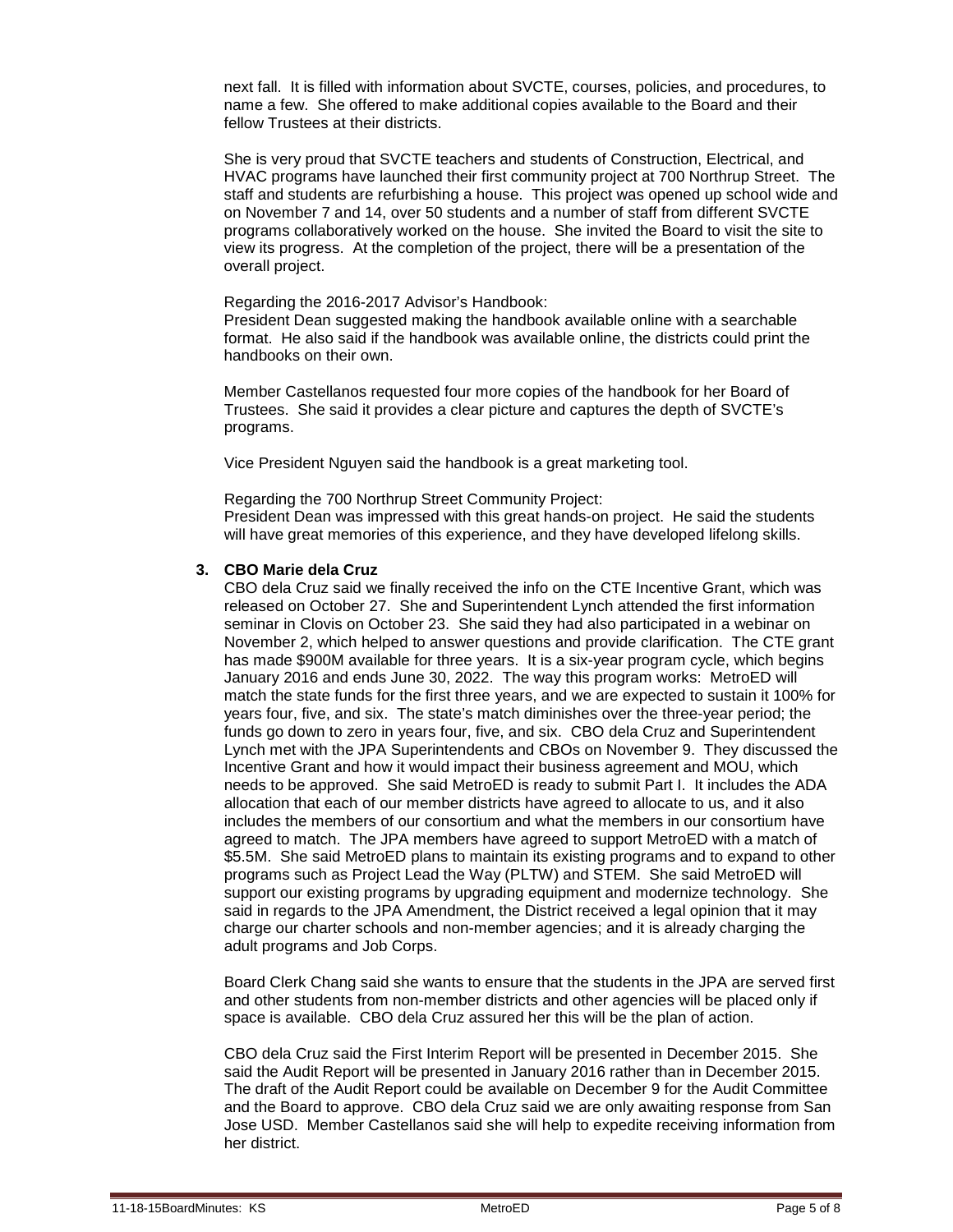CBO dela Cruz said the doors on our campus will be modernized with electronic keys, which will cost \$400K. She said replacing the switch gear (electrical transformer) will cost \$600K. The Facilities Reserve will pay for this modernization.

CBO dela Cruz introduced two new staff members of Fiscal Services: Ariel Owen, Fiscal Services Manager and Shanny Yam, Senior Accountant.

### **4. MetroED Superintendent Alyssa Lynch**

Superintendent Lynch reported out briefly on the following subjects:

- SVAE Principal Curd and SVCTE Principal Brown have been doing a great job the past three months.
- CSEA President Rosalee Ruiz commented that the climate of the organization is 95% better.
- Discussion of the Incentive Grant at the JPA Superintendent and CBO meeting
- San Jose Mayor's office called her to participate in *My Brother's Keeper*.
- Superintendent Lynch will travel to Sacramento on January 19, 2016 for legislative meetings
- Visit from the Department of Finance: MetroED shared its model with three new JPAs in California
- She attended the Santa Clara USD Board Meeting
- She met with Bonnie Billing on November 17 to start an early-college model or program at MetroED. We have space available on our campus, and this may happen in one year.
- She served on an education breakfast panel for Silicon Valley Business Journal (SVBJ)
- There will be two stories in SVBJ: one will be about MetroED's partnership with Patty Nation and Xilinx; the other will focus on Superintendent Lynch. Tough questions were asked about the closure of the Credential Program.
- She, Jodi Edwards-Wright, and Patty Nation will fly to New Orleans to honor Ms. Nation as 2016 ACTE Business Leader of the Year.

#### **XIII. SPECIAL ORDER OF BUSINESS**

President Dean asked Superintendent Lynch if there was any Special Order of Business. Superintendent Lynch said there was no Special Order of Business.

#### **XIV. CONSENT/ACTION CALENDAR (ACTION)**

**MOTION:** It was moved to approve Board Items #1 through #11 and hold #8 for discussion. M/Nguyen, S/Castellanos; Vote: 6 Ayes, Bobay, Canova, Castellanos, Chang, Dean, Nguyen; 0 Noes.

\*1. Minutes from the Regular Board Meeting of October 14, 2015.

#### **BUSINESS AND FINANCIAL FUNCTIONS**

- \*2. October Warrants Approval List
- \*3. Surplus Items
- \*4. Resolution #02-11-18-15 Authorizing Designated Management Personnel to Sign Orders Drawn Upon the Funds of the District
- \*5. Resolution #03-11-18-15 Authorizing Designated Management Personnel to sign Electronic Funds Transfer Forms of the District
- \*6. Resolution #04-11-18-15 Authorizing Designated Management Personnel to Appoint a Representative and alternate to South Bay Area Schools Insurance Authority
- \*7. Revised 2015-16 Silicon Valley Adult Education Schedule of Fees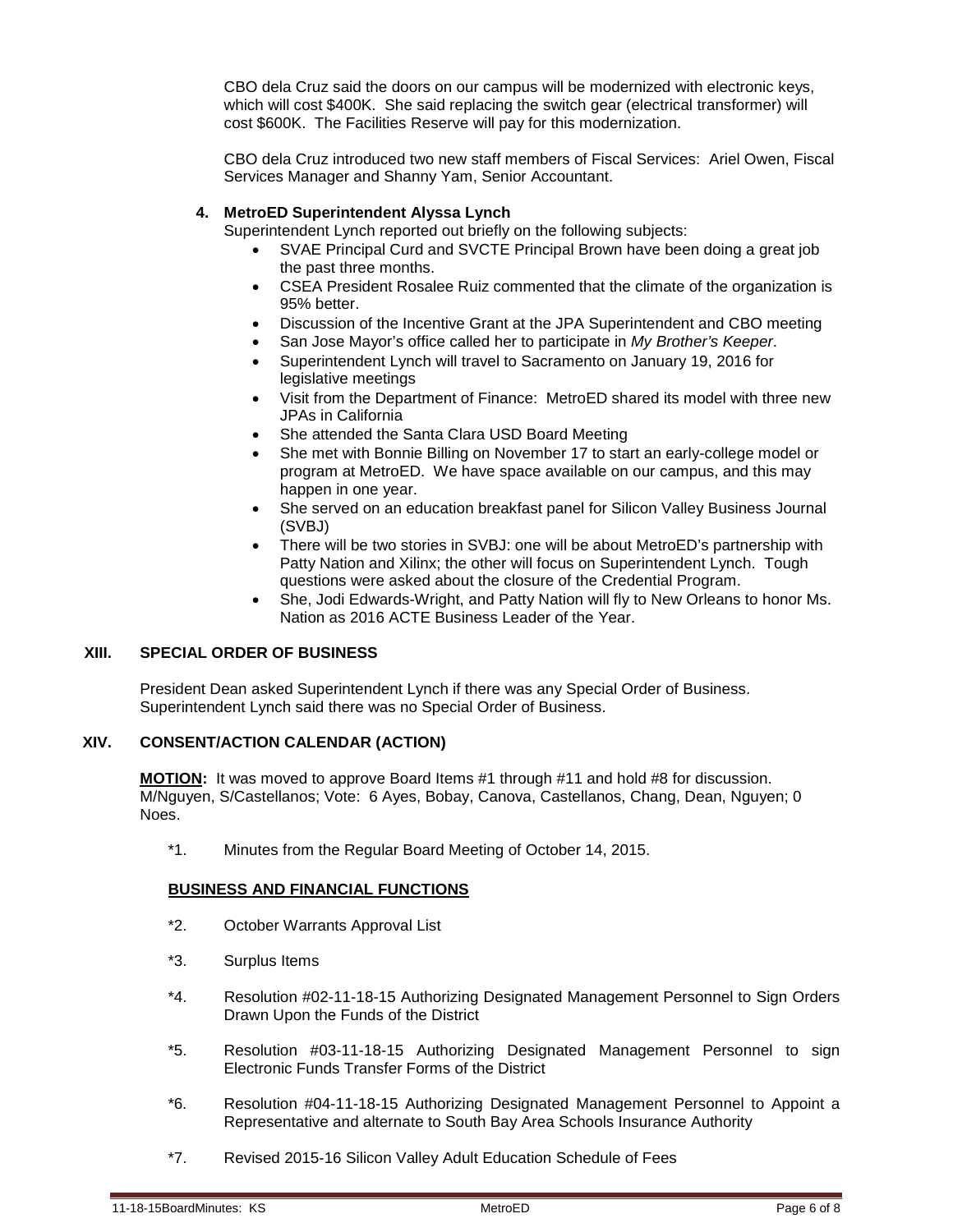#### **PERSONNEL FUNCTIONS**

\*8. Approve Personnel Assignment Orders #2016-05

President Dean read into the record the following personnel changes:

|                                                         | <b>Administrative Positions</b>                               |                                                  |                                     |  |
|---------------------------------------------------------|---------------------------------------------------------------|--------------------------------------------------|-------------------------------------|--|
| <b>Resignation</b><br>Name<br>Anne Welsh-Treglia        | <b>Position</b><br>Director of<br>Human Resources             | <b>Effective Date</b><br>11/30/15                | <b>Position Control #</b><br>140002 |  |
| <b>New Hire</b><br>Name<br>Edward D. "Ted"<br>Altenberg | <b>Position</b><br><b>Assistant Principal</b><br><b>SVCTE</b> | <b>Effective Date</b><br>11/19/15                | <b>Position Control #</b><br>14009  |  |
| Leave<br><b>Name</b><br>Angela Perez                    | <b>Classified Positions</b>                                   |                                                  |                                     |  |
|                                                         | <b>Position</b><br><b>Site Registrar</b><br><b>SVAE</b>       | <b>Effective Date</b><br>10/1/15-11/30/15 142238 | <b>Position Control #</b>           |  |
|                                                         | <b>Certificated Positions</b>                                 |                                                  |                                     |  |
| <b>New Hire</b><br>Name<br>Oscar Bazurto                | <b>Position</b><br>Law Enforcement                            | <b>Effective Date</b><br>11/19/15                | <b>Position Control #</b><br>141023 |  |

**MOTION**: It was moved to approve Personnel Assignment Orders #2016-05. M/Chang, S/Nguyen; Vote: 6 Ayes, Bobay, Canova, Castellanos, Chang, Dean, Nguyen; 0 Noes.

- \*9. Agreement between Metropolitan Education District and CSEA Chapter 227 Regarding the Reduction of Force in the 2015-16 School Year
- \*10. Addendum to Consultant Agreement with Independent Contractor, Ruth Liu

Teacher - SVCTE

#### **INSTRUCTIONAL AND STUDENT FUNCTIONS**

\*11. Medical Apprenticeship Agreement, SVAE

## **XV. INFORMATION ITEMS/DISCUSSION ITEMS**

None.

## **XVI. ACTION ITEMS AND REPORTS**

#### **BOARD AND ADMINISTRATIVE FUNCTIONS**

12. Approve Superintendent's Employment Contract

President Dean read aloud the Background for this board item, which clarifies the reason for modifying Superintendent Lynch's contract. He also said the law was modified such that if the Superintendent was charged with or was convicted of a crime related to budget or the finance area, the Superintendent would not be paid by the District. If the Superintendent was paid, then the Superintendent would pay the District back. If the Superintendent was charged and not convicted, it would be verified by an independent audit. There is no additional charge to the District, and it receives more protection. Superintendent Lynch's contract now aligns with the new law.

**MOTION**: It was moved to approve Superintendent's Employment Contract. M/Bobay, S/Chang; Vote: 6 Ayes, Bobay, Canova, Castellanos, Chang, Dean, Nguyen; 0 Noes.